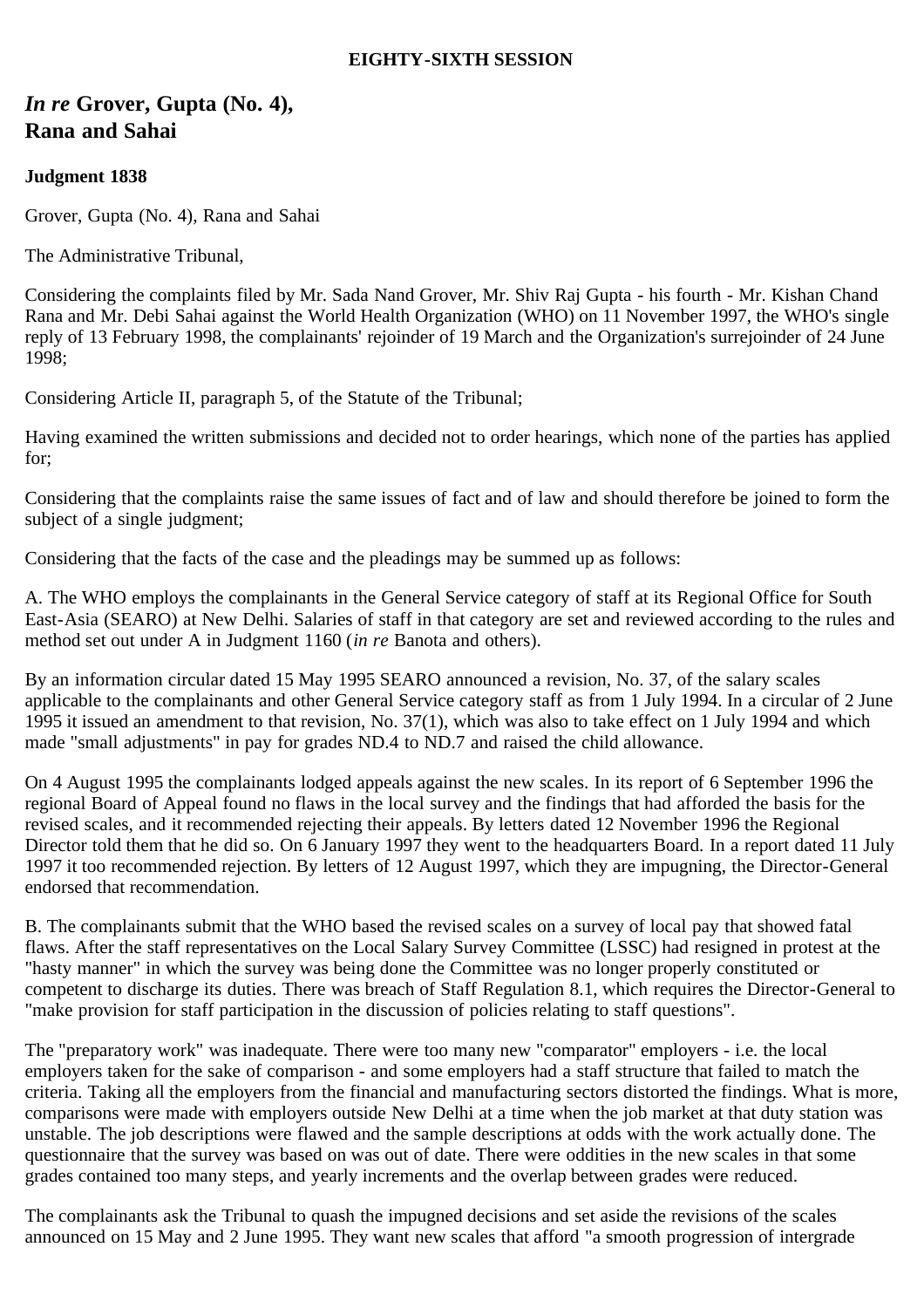differentials by applying the weighted average increase across-the-board or in the alternative to grades ND.1 to ND.4 (NEW) from the effective date". They claim "suitable" damages for moral injury and costs.

C. The WHO replies that the revisions complied with the rules and with the principles and "methodology" of salary surveys. It denies rushing through the preparatory work: 16 months went by from the announcement of the survey until the start of interviews with local employers. It did not infringe the staff representatives' right to take part in the work of the Local Salary Survey Committee: it was they themselves who withdrew. So there was no breach of Regulation 8.1.

In any event the survey began after the questionnaire and the descriptions of "benchmark jobs" had been drawn up. The Committee itself endorsed the list of comparator employers. The complainants offer not a shred of evidence to back up their allegations of flaws in the choice of employers, the matching of jobs and the structure of the scales. Trying to shift the burden of proof to the Organization will not do.

D. In their rejoinder the complainants enlarge on their pleas and comment on arguments in the reply. They maintain that, the Committee not being competent at the material time to approve the sample job descriptions, the survey it purported to carry out was unlawful. As to the salary scales, the WHO failed to maintain "harmonious progression" from grade to grade and the transition from the earlier scales was abrupt.

E. In its surrejoinder the Organization observes that the rejoinder is a mere rehash of earlier pleas. The voluntary withdrawal of the staff representatives from the Committee neither prevented it from doing its job nor invalidated its recommendations. Besides, the staff representatives did not withdraw until the descriptions of benchmark jobs had been made. The scales duly reflected the best terms of employment at New Delhi at the time, and the differentials between grades fell within the range that the methodology allowed.

#### CONSIDERATIONS

1. In March 1995, after several postponements, the World Health Organization made a survey of local pay in New Delhi for the purpose of revising salary scales for staff in the General Service category employed at that duty station by agencies belonging to the common system of the United Nations. The survey was done by the Organization's Regional Office for South-East Asia (SEARO) in New Delhi, but under direction from headquarters in Geneva.

2. On the strength of the findings of the survey the WHO revised the scales of pay for General Service staff in New Delhi. By circular 16 of 15 May 1995 SEARO announced the new scales - described as Revision 37 - for its own staff. They were to apply as from 1 July 1994. Circular 18 issued minor amendments of 2 June 1995, known as Revision 37(1).

3. The complainants are members of the General Service category of the staff of SEARO: Mr. Grover has grade ND.3, Mr. Gupta ND.4, Mr. Rana ND.2 and Mr. Sahai ND.2. In their view the new scales offered them more meagre increases in pay than staff in higher General Service grades and the survey had been done in utter disregard of the manual of the Committee of the United Nations on Administrative Questions. On 4 August 1995 they lodged appeals with the regional Board of Appeal asking that the survey be declared null and void and claiming "suitable across-the-board increases in pay-scales for all grades" in their category of staff. The Regional Director rejected their appeals on 12 November 1996 on the Board's recommendation, and on 6 January 1997 they appealed to the headquarters Board of Appeal. It too recommended rejection, the Director-General agreed, and he dismissed their appeals by letters dated 12 August 1997, which are the decisions now under challenge.

#### *The material rules*

4. The material rules were in two documents. One was the "general methodology" applied by the International Civil Service Commission (ICSC) in New York for carrying out surveys of the best conditions of service at duty stations other than headquarters. The other was the salary survey manual that the CCAQ had adopted as a guide for applying that methodology.

5. For New Delhi SEARO is what is known as the "designated agency" and the WHO the "responsible agency". The methodology and WHO Manual paragraph II.10.90 say that when a survey is to be made of local pay a body known as the Local Salary Survey Committee (LSSC) is to be set up. The chairman is to be a senior official of the designated agency and the Committee is to consist of representatives of management and staff of the United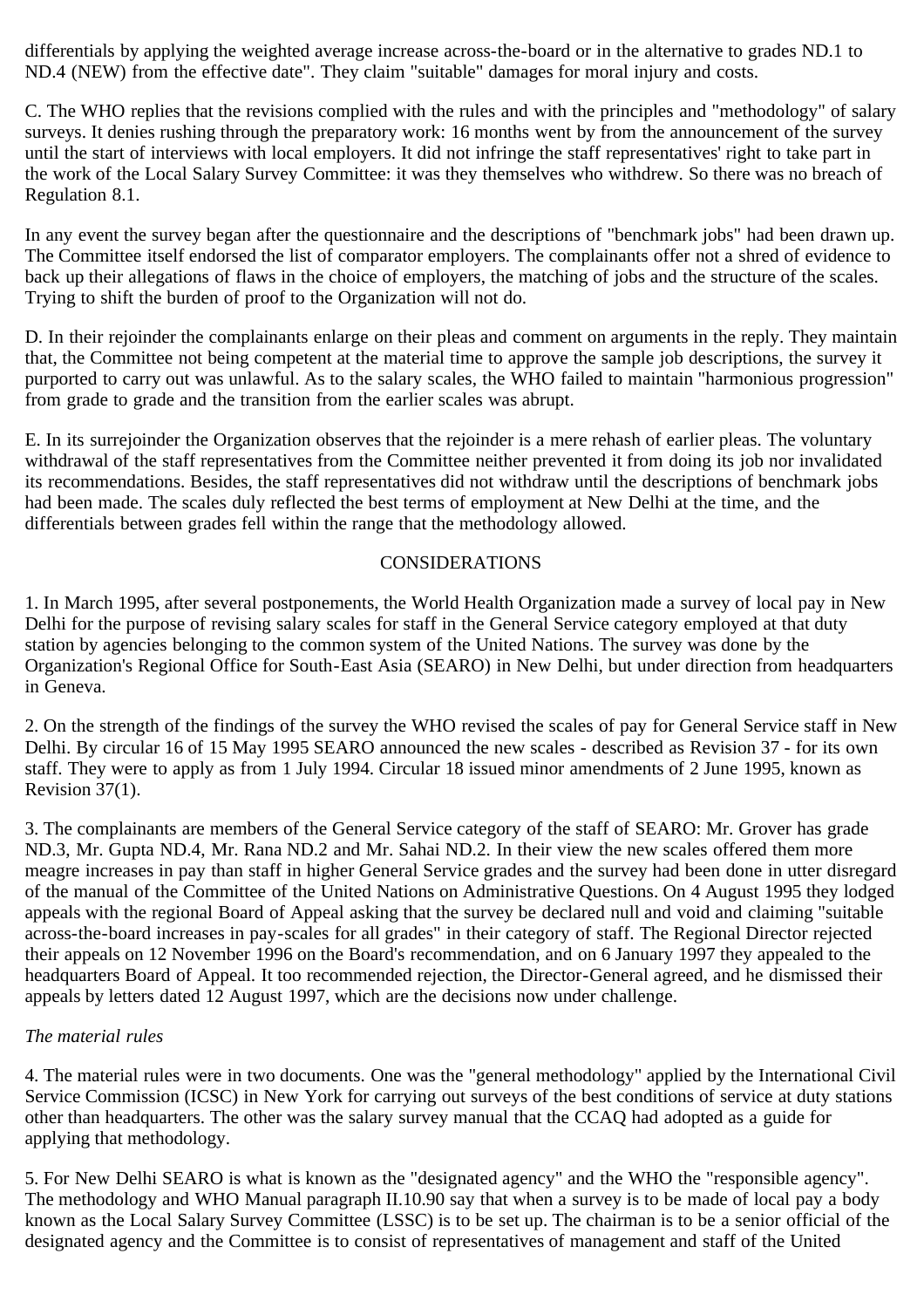Nations agencies that employ General Service staff at the duty station. It makes the preparations for a survey, coordinates the work and reports the findings of the survey to the responsible agency, which then decides on any revision of the pay scales.

6. According to the CCAQ's manual the purpose of the surveys is to establish "the salaries and conditions of service of locally recruited United Nations staff in the General Service category ... by reference to those of the presumed best employers in the locality, without being the absolute best". The methodology provides that no more than five years should elapse between surveys. The manual sets out in the following terms the steps to be taken to prepare for a survey.

Part II, step A

"The preparatory phase includes the monitoring of outside salary movements and the establishment of the LSSC, the selection of the jobs to be surveyed, the development of benchmark job description, the preparation of questionnaire and the establishment of the survey team. ..."

Those who carry out the survey are to get figures of local pay from a number of local employers for the sake of comparison.

Step A.1.1

"In respect of a comprehensive survey the monitoring function serves a dual purpose: it determines whether the employers retained for the previous survey remain among the best paying in the locality, and it serves to identify potential new comparator employers ..."

Step A.2.2

"... The work of the LSSC should commence approximately six months prior to the survey date."

The manual sets the criteria for choosing such "comparator" employers. Thus it says, under Step A.5.1:

"(a) employers selected should represent a reasonable cross-section of competitive economic sectors (including the public service of parastatal institutions) with no one sector unduly dominating the surveys;

(b) the employers to be surveyed should have been established in the locality for several years;

(c) there should be a considerable degree of continuity in the employers surveyed from one survey to the next, with a majority of employers from the previous survey normally being retained for the analysis and salary scale construction;

(d) the employers chosen should have both an established salary structure and a personnel system, and should preferably have at least 50 employees engaged in office work;

(e) an employer who uses United Nations salary scales as the primary basis for setting salaries should not be selected for comparison."

Further guidelines appear under step C.2.5:

"Where the comparator is a branch office of an organization with offices in a number of other cities, all data used in the computation should pertain to the locality where the salary survey is being conducted."

Lastly, the International Civil Service Commission approved as from 1 July 1993 a new "methodology" for carrying out surveys. The main changes of relevance to surveys in New Delhi were the requirements that the comparator employers should include at least seven with no fewer than 50 office employees and not more than two of those seven should belong to one and the same economic sector.

7. A working group of the LSSC drew up a list of some twenty employers for the survey in New Delhi and kept seven of them: Nocil, Glaxo, Citibank and ANZ Grindlays Bank, all of Bombay; and, from New Delhi itself, the Bank of America, American Express and Pepsico. Of those all but the first two - Nocil and Glaxo - were new: the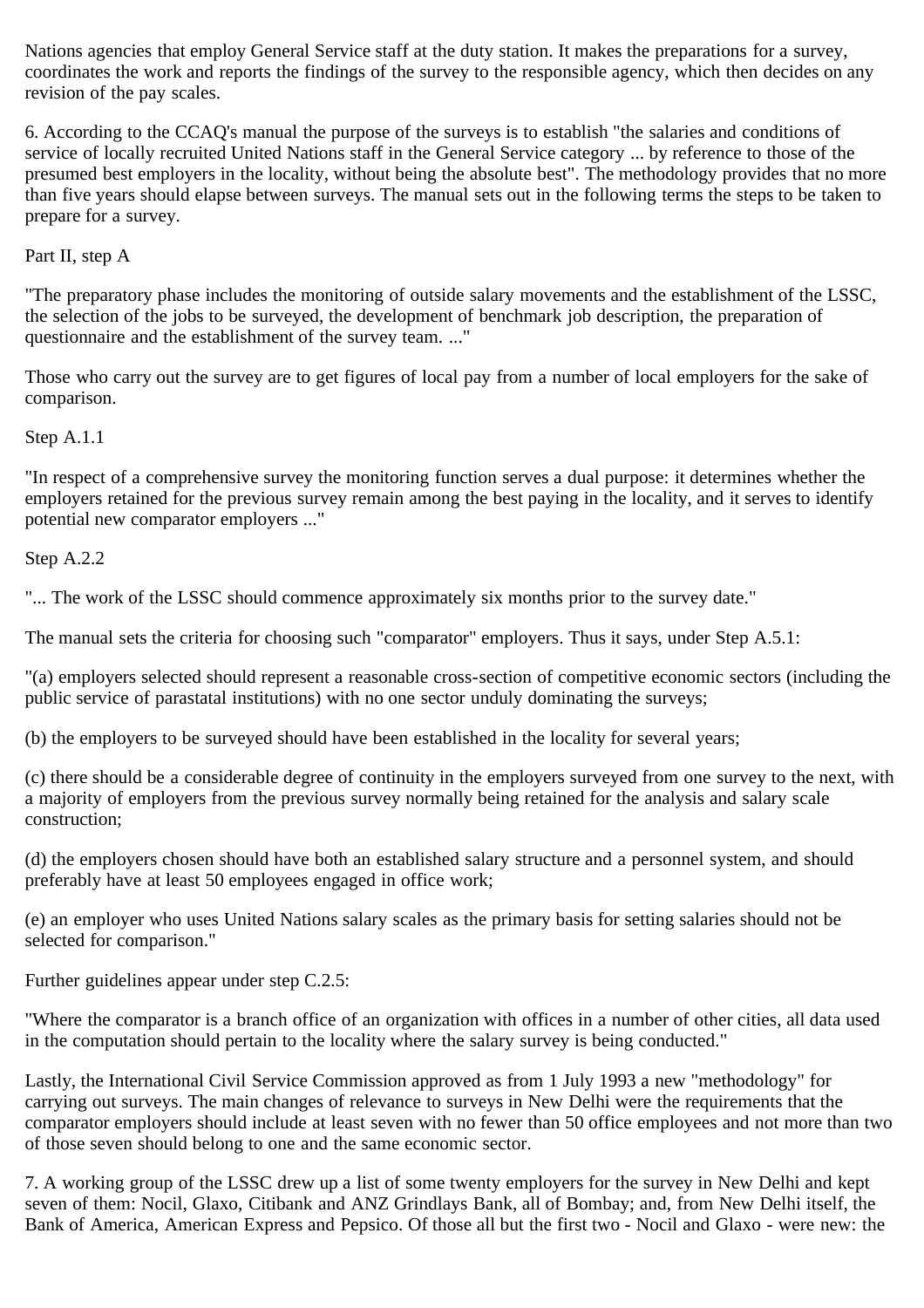last survey, done in 1990, had not covered them.

8. The complainants submit that the 1995 survey and the resulting scales were flawed on the following dozen grounds, which they sum up at the end of their original brief:

The LSSC was "non-existent when vital survey exercises were undertaken".

The survey was "undertaken without adequate preparations".

The employers were confined to "banking/financial sector and the manufacturing sector, resulting in distorted data and job matches".

They "did not meet the conditions which qualified [them] to be treated as outside employers for comparison".

The survey was done at a time "when the employment market was in a state of flux and an 'ad hoc' approach should have been made".

Some employers "were not chosen from the locality but from outside, rendering the data irrelevant".

The descriptions of benchmark jobs "were not properly drafted", but sample descriptions offered in the CCAQ's manual were "used without comparison with the actual job descriptions".

The questionnaire used for the purpose of interviewing the employers was "not revised to reflect the present-day conditions as required".

The collection of data was "faulty and unreliable" as most of the employers belonged to the "banking/financial sectors where job matches were not likely to be found owing to specialised nature of work in those institutions".

The new scales "violated the existing structure of the pay scales and introduced sharp fluctuations in grades".

"Quantification of cash and non-cash benefits is suspect", the WHO having refused to let the complainants "inspect the survey data papers in this regard".

The Organization failed to consult the staff, more particularly when, the LSSC having broken down, "the staff participation in the survey exercise was absent".

The relief that the complainants seek is the quashing of the Director-General's decisions of 12 August 1997, the cancellation of the scales, the adoption of new ones, and awards of damages and costs.

# *The preparatory work*

9. In its reply the WHO explains that, since there must be no more than five years between surveys and the last one had been done in January 1990, headquarters began in December 1993 to prepare for doing a survey in New Delhi in May 1994. Though the preparations went ahead, the survey was held over to July 1994. By June 1994 the LSSC felt that it could not keep to the schedule, but that the preparatory work might be over by the end of September and the survey done in the first week of October. That timing did not suit everyone and the start of the survey was held over yet again, with the LSSC's agreement, to 13 March 1995. There was another postponement to 27 March. The staff representatives on the Committee wanted another eight or ten weeks, but the Organization was adamant that everything was ready and it held to 27 March. On 20 March the staff representatives stopped taking part in the Committee's work on the grounds - according to a staff union bulletin of that date - that it was:

"... flouting the provisions of the ICSC Methodology and CCAQ Manual by embarking on an unilateral combined comprehensive survey for National Officers and [General Service] Staff in India in March 1995 disregarding the decisions of the Joint Local Committees responsible for conducting separate surveys for different categories of locally recruited staff."

10. The CCAQ's manual offers, in step A.4.4 and Annex II, a set of sample job descriptions for the purpose of ensuring "a high degree of consistency in the job descriptions" used for surveys. The LSSC found that they afforded a proper standard of comparison with jobs provided by the chosen employers. The manual says indeed in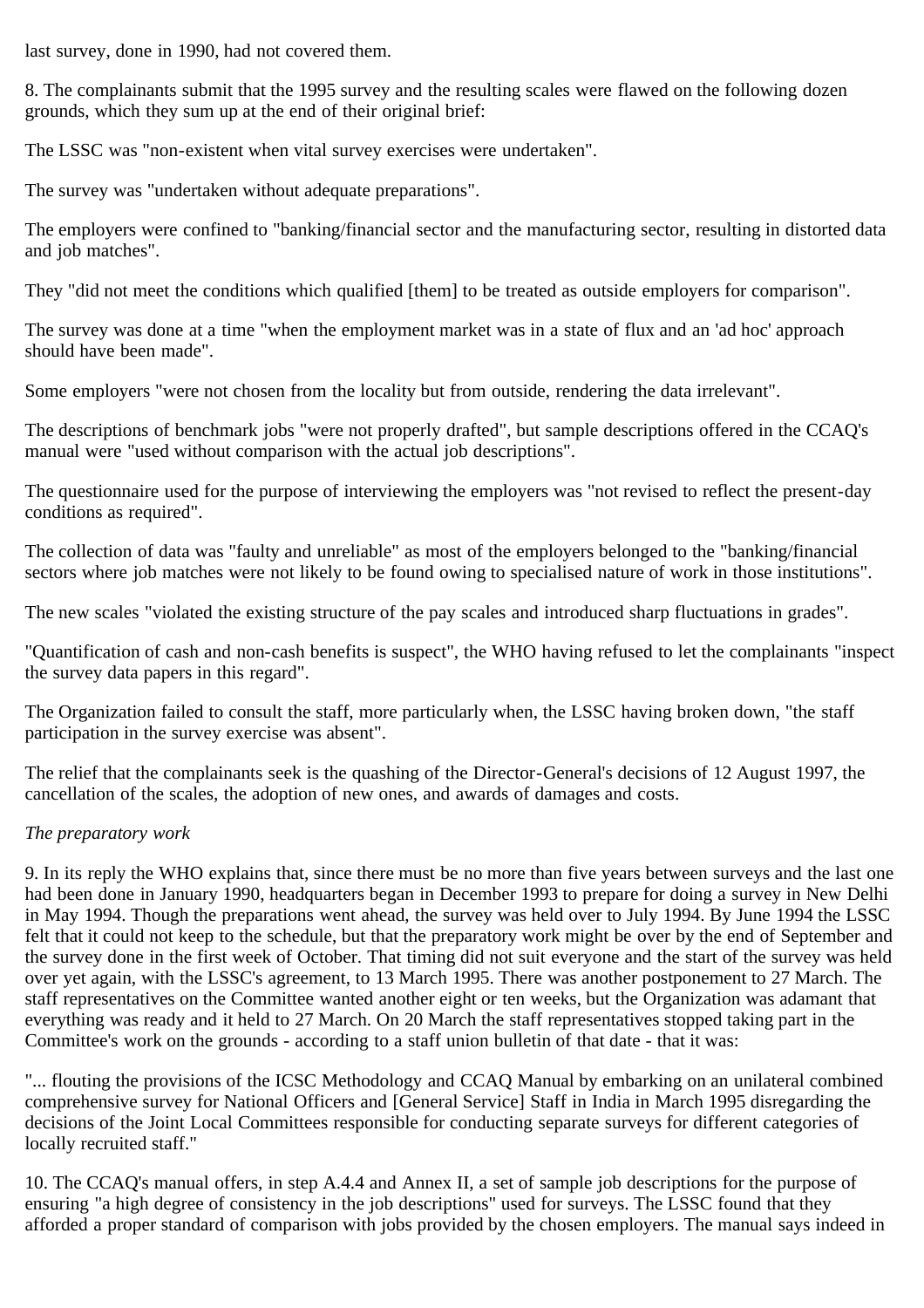A.4.4 that the LSSC may so use the sample descriptions. The full list of job descriptions was sent to headquarters for approval on 14 March 1995, two weeks before the survey was to begin.

11. A working group of the LSSC compiled a list of 20 employers it considered to be paying the best wages in the locality. It kept some from the last survey and added others. The Committee endorsed the list and on 22 March sent it to headquarters for approval.

12. For their interviews with those employers the specialists in charge of the survey were to use a questionnaire. It is a check list of questions which are neither compulsory nor exhaustive: the specialists may add others of their own if they see fit. Though the manual says, in step A.6.2, that the questionnaire "should be analysed and revised, if necessary, to reflect the local context", the one used this time had served the purpose before without difficulty, and the Committee saw no point in changing it for the new survey.

13. The complainants submit that two items of preparatory work were left undone: writing letters to the employers to announce the survey, and sending them the questionnaire.

14. The Organization's reply is that in fact those steps were taken before appointments were made to interview the employers.

15. On the evidence the Tribunal is satisfied that the requirements of both methodology and manual were complied with. The complainants' plea on that score has no substance.

### *The Local Salary Survey Committee*

16. The complainants plead that the staff representatives having withdrawn, the LSSC was no longer competent to act and that the Organization was in breach of its duty of consulting the staff either through such a body or else, in accordance with Staff Regulation 8.1, directly.

17. That plea too must fail. Not only did the Committee and its working party - both comprising staff representatives - function for many months before the survey began, but the Committee did not, as the complainants make out, cease to exist after the staff representatives had withdrawn. The WHO repeatedly invited them to take part, and their refusal to do so did not have the effect of disqualifying the Committee or invalidating its recommendations. Nor was there any breach of Regulation 8.1. An analogy may be drawn with the issue that the Tribunal ruled on in Judgment 1565 (*in re* Kashmiri Lal Malhotra No. 6) under 8.

# *The application of the methodology*

18. The complainants argue that the methodology was improperly followed in that the choice of local employers was flawed: the working party of the LSSC drew up the list of twenty and the Committee - at the time including the staff representatives - approved it. The twenty came from several sectors and were all interviewed. On the strength of the data obtained from the interviews the seven best employers were identified, and as many as three of the seven belonged to the financial sector. The Organization explains that that sector was one of the first to be "liberalized" and so was free to compete on the local market by offering higher wages.

19. It was quite in keeping with the CCAQ's manual for the survey to take the comparator employers from several sectors, provided that they were among the best employers and that no one sector was dominant. A document of the International Civil Service Commission (ICSC/37/R.18) reviews the general methodology for carrying out surveys at "non-headquarters" duty stations. It says in paragraph 121 that some employers may belong to the same economic sector provided that they account for fewer than half of the total number. And the remaining three came from three different sectors: petrochemicals, the manufacture of consumer goods, and pharmaceuticals. So no single sector was dominant, and there was a reasonably wide choice of sectors.

20. The complainants contend that the inclusion of Pepsico and Citibank in the list was a breach of the requirement in step A.5.1 of the manual that employers should have been "established in the locality for several years". The Organization replies that Pepsico had been in the country for six years and in New Delhi for about four, while Citibank had been in India for 88 and in New Delhi for 47. The complainants do not rebut that reply, and the Tribunal finds it acceptable: the objection therefore fails.

21. The complainants argue that, contrary to the requirements of the manual, the travel division of American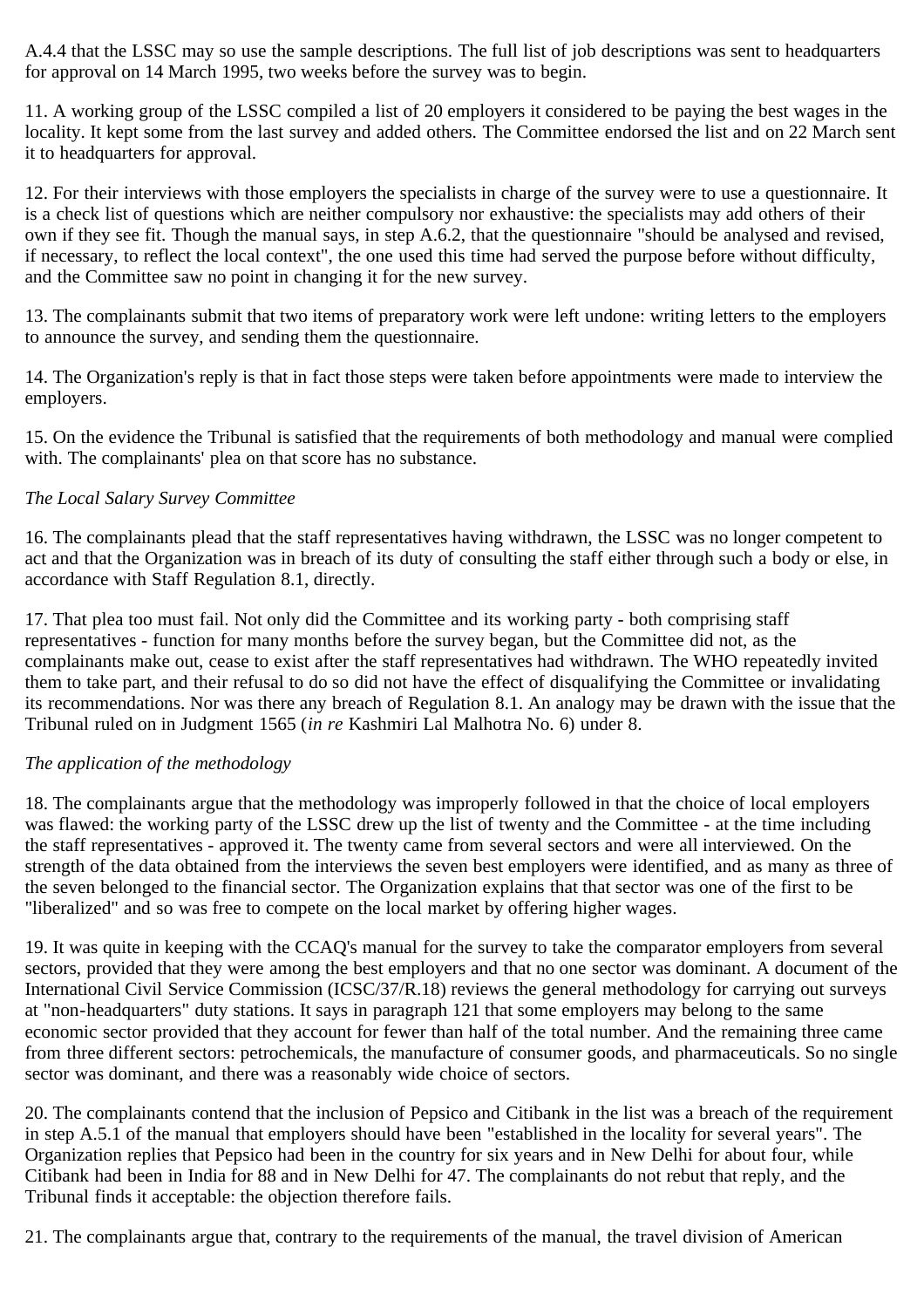Express had fewer than fifty employees engaged in office work. The Organization replies that according to the information at its disposal the true number was 55. The complainants have adduced no evidence in support of their bald affirmation, which fails to discharge the burden of proof.

22. To their contention that bringing in five new employers was contrary to what is said in the manual (Step A.5.1(c)) the Organization replies that the manual requires, not that that rule be followed invariably, but merely that "a majority of employers from the previous survey" be "normally" retained for the purpose. So there was no breach of the requirement here, the seven employers chosen being the ones that paid the highest wages.

23. The complainants argue that the data did not relate to the locality; the Organization answers that they did. The Tribunal sees no reason not to accept the Organization's statement that, when it proved necessary to go to head offices in Bombay to interview some employers, care was always taken to ensure that the data related to staff in New Delhi, not in Bombay.

24. The complainants suggest that the choice of employers may have led to a mismatching of jobs and that the employers may have provided unreliable data because they have no system of grading. They do not, however, identify any particular case of such mismatching. The Organiza- tion replies that jobs were matched with due regard to the criteria set in the manual, including the functions performed and the level of supervision required. Only if the local job matched the "benchmark" job description in duties and responsibilities was it taken for the purpose of comparison. The Organization says, moreover, that all the employers confirmed that they had a grading system and did not reckon pay ad hoc. There is no evidence to suggest that the data provided were in any way unreliable.

25. The conclusion is that there was no breach of methodology or manual in carrying out the survey.

#### *The salary scales*

26. The complainants contend that the revised scales have introduced "sharp fluctuations" rather than "across-theboard" increases. The harmony of the salary structure has been destroyed by sharp increases in higher grades. They doubt that the structure of the scales duly reflected the best conditions of employment on the local market and they submit that the Organization acted in breach of the manual provision that precludes such fluctuations in pay from one set of scales to the next.

27. In reply the WHO cites step D of Part II of the manual, which under 1.4 sets out several considerations to be taken into account in setting differentials between grades. They include the following:

(1) the differential should be between 15 and 35 per cent;

(2) the percentage need not be the same at all levels; and

(3) fluctuations should normally be avoided unless local practice shows a clearly different pattern.

The Organization argues that the differentials it set were in line: they ranged from 15 to 29 per cent and so fell within the span allowed by the manual. The WHO observes that increases resulting from comprehensive surveys are commonly staggered, unlike increases due to the findings of mini-surveys, which are ordinarily applied "across-the-board". In support it cites step D.2.1 of the manual:

"... It is preferable to avoid significant modifications to the characteristics of the scale. If however changing trends in the local economy, as reflected in the local conditions of employment, suggest that the structure of the scale needs to be revised, this may have to be considered in conjunction with the salary scale construction. ..."

The Organization points out that, whereas the survey revealed that senior General Service staff were earning much less than national counterparts and the staff of comparator employers, junior staff of the United Nations agencies were being paid more than holders of similar jobs on the local market. That is why the decision was taken to stagger the increases so as to take into proper account "trends and realities in the local economy", in line with step D.2.1, and afford a "just and equitable basis for future mini-surveys".

28. The complainants object to the new scale for having 19 steps for each grade while it is laid down that the scale should have at most 9 to 12. The Organization replies that for reasons linked to the local situation all the grades in